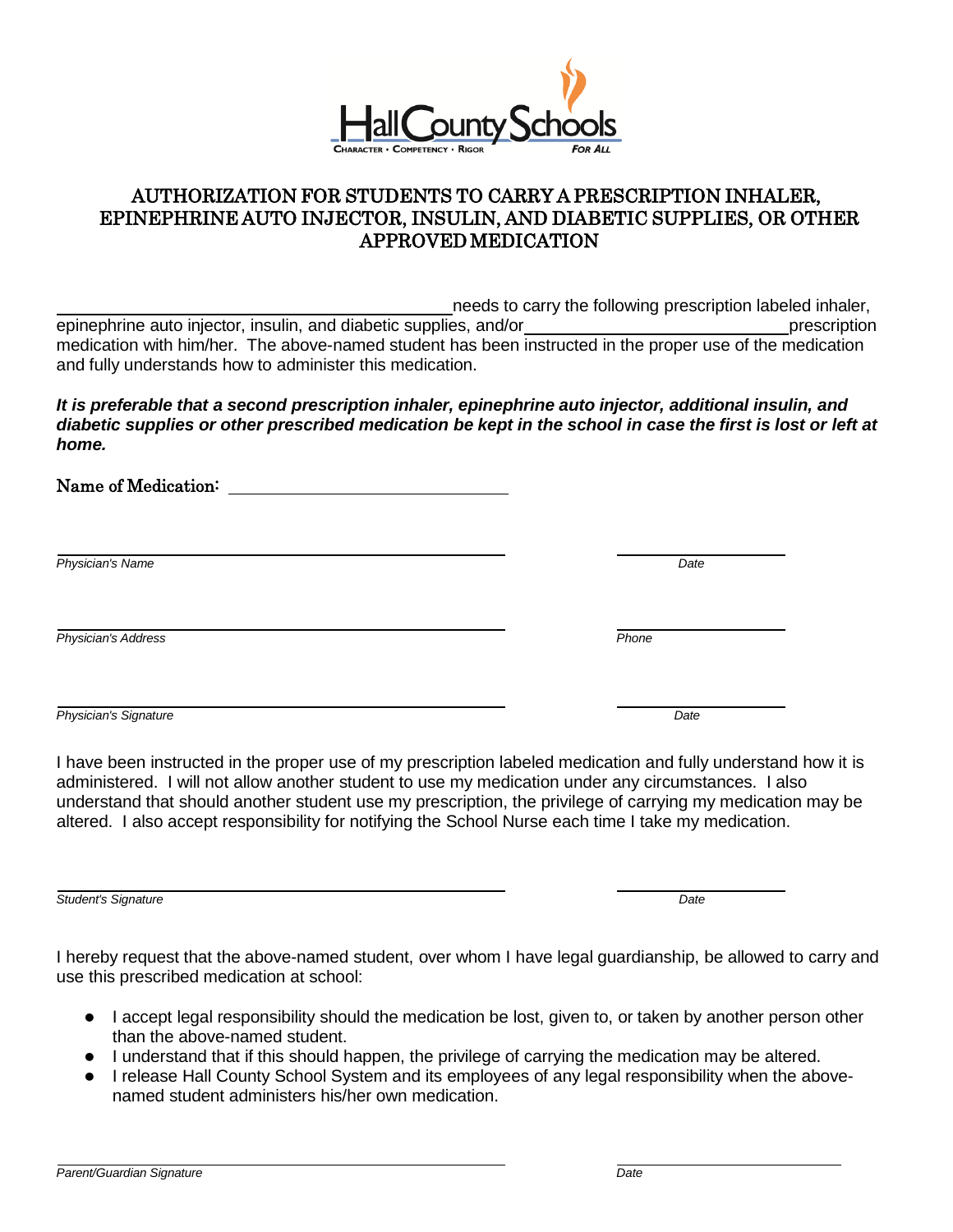

## AUTORIZACIÓN PARA QUE LOS ESTUDIANTES PUEDAN LLEVAR CONSIGO UN INHALADOR RECETADO, AUTOINYECTOR DE EPINEFRINA, INSULINA Y SUMINISTROS PARA DIABÉTICOS U OTRO MEDICAMENTOS APROBADOS

necesita llevar consigo las siguientes prescripciones

médicas: inhalador, autoinyector de epinefrina, insulina y suministros para diabéticos y/o medicamentos recetados. El estudiante arriba mencionado ha sido instruido en el uso adecuado del medicamento y entiende perfectamente cómo administrar este medicamento.

*Es preferible que una segunda receta de inhalador, autoinyector de epinefrina, insulina adicional y suministros para diabéticos u otro medicamento recetado se mantenga en la escuela en caso de que el primero se pierda o se deje en casa.*

Nombre del Medicamento:

*Nombre del Médico Fecha*

*Dirección del Médico Teléfono*

*Firma del Médico Fecha*

He recibido instrucciones sobre el uso apropiado de mis medicamentos con prescripción médica y entiendo perfectamente cómo se administran. Bajo ninguna circunstancia permitiré que otro estudiante use mis medicamentos. También entiendo que si otro estudiante usara mi receta médica, el privilegio de portar más medicamentos puede ser modificado. También acepto la responsabilidad de notificar a la enfermera de la escuela cada vez que tome mis medicamentos.

*Firma del Estudiante Fecha*

Por la presente, solicito que al estudiante arriba mencionado, sobre el cual tengo custodia legal, se le permita llevar consigo y usar en la escuela este medicamento recetado:

- Yo acepto la responsabilidad legal si el medicamento se perdiera, se le diera o fuera tomado por otra persona que no fuera el estudiante arriba mencionado.
- Yo entiendo que si esto sucediera, el privilegio de llevar consigo el medicamento puede ser modificado.
- Yo libero al Sistema Escolar del Condado de Hall y a sus empleados de cualquier responsabilidad legal cuando el estudiante arriba mencionado se administre su propio medicamento.